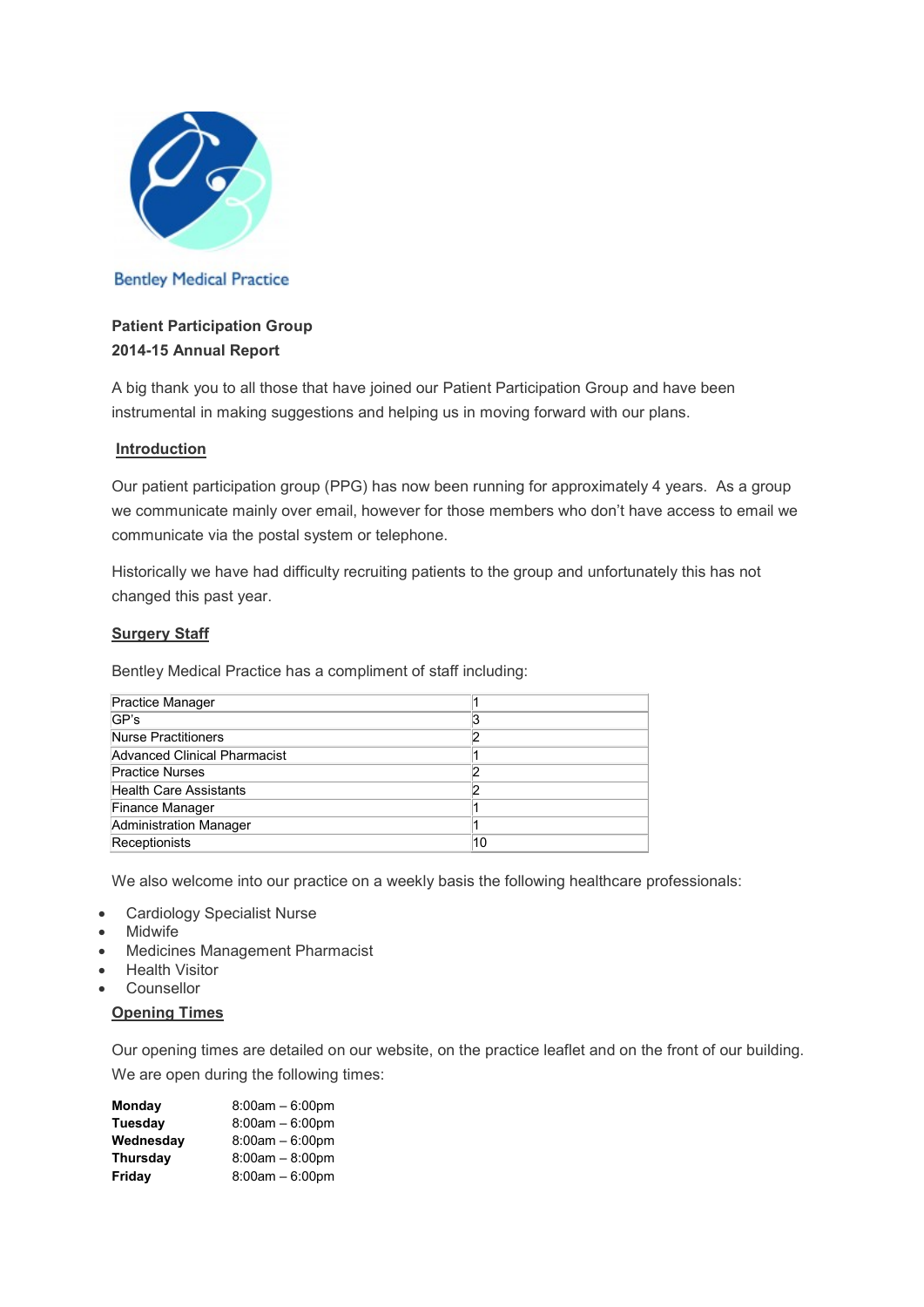$\overline{a}$ 

On Tuesdays the practice is closed between  $1 - 2$  pm for staff training

#### Patients and Services

The Practice has a list size of around 5413 patients and offers a full range of acute of chronic disease management clinics / services.

Our clinics / services are accessed via our appointment system and are detailed on our website (http://www.bentleymedicalpractice.co.uk/our-services/) and practice leaflet.

| <b>Age Range</b> | <b>Male</b> | <b>Female</b> | <b>Total</b> |  |
|------------------|-------------|---------------|--------------|--|
| $0 - 15$         | 514         | 489           | 1003         |  |
| $16 - 24$        | 246         | 271           | 517          |  |
| $25 - 34$        | 364         | 355           | 719          |  |
| $35 - 44$        | 336         | 295           | 631          |  |
| $45 - 54$        | 463         | 340           | 803          |  |
| $55 - 74$        | 678         | 575           | 1253         |  |
| $75+$            | 217         | 270           | 487          |  |
| Total            | 2818        | 2595          | 5413         |  |

### Bentley Medical Practice Capitation Report

#### Our Patient Participation Group

Our Patient Participation Group was established in 2011. Our group is open to any of our patients and we actively encourage patients to join.

In the past due to poor response and support to attend meetings we decided to use a virtual forum and this has attracted more participants. We continue to use the virtual forum to communicate with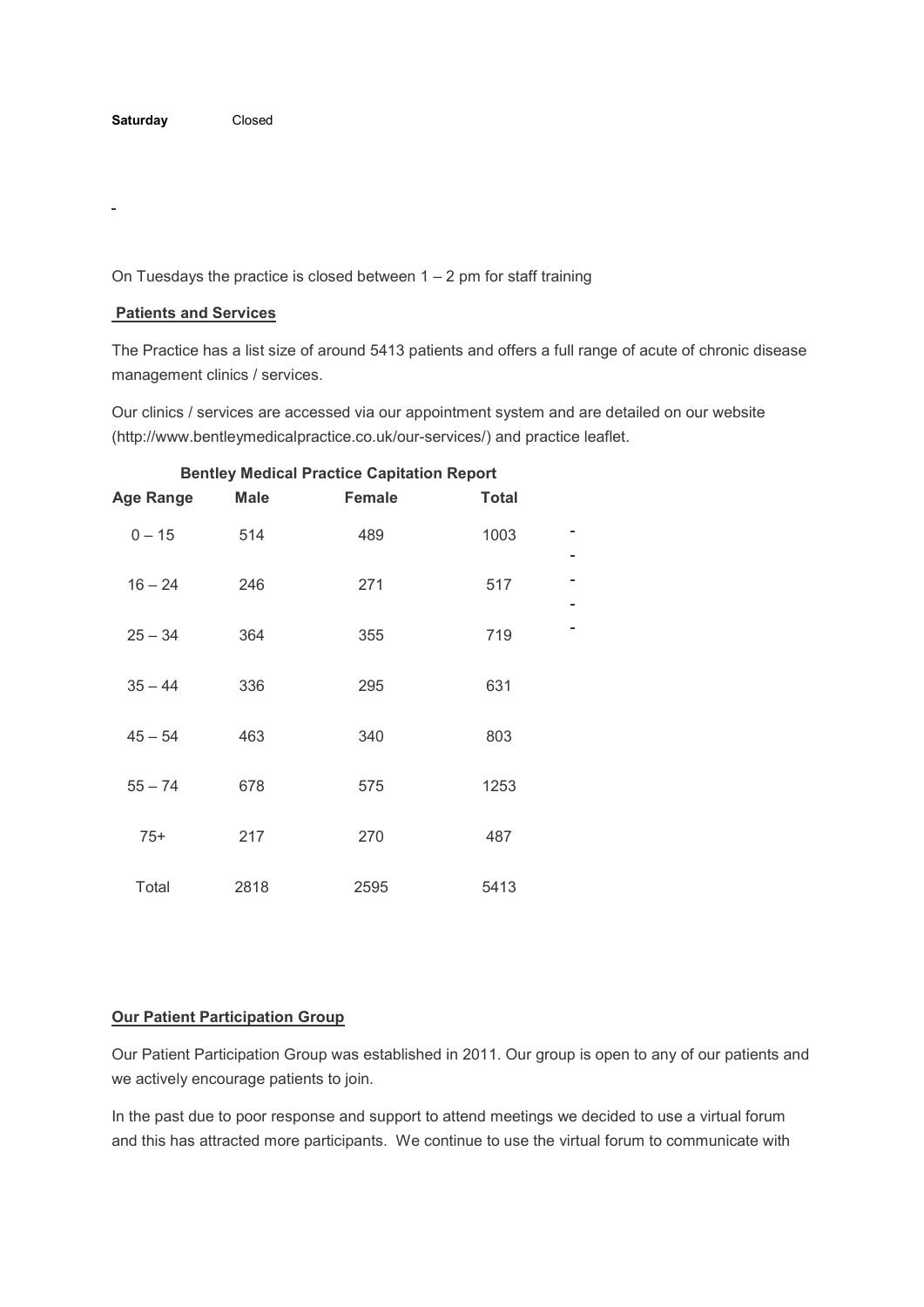our members. However in 2014 we had requests to hold a meeting within the practice and in response to these request we had our first meeting on the  $6<sup>th</sup>$  February 2015.

We currently have 32 members in the patient participation group. In addition to our 3 nursing homes signed up in 2013-14 we now have a further 8 institutions signed up which include patients with mental illness and learning disability.

|        | 14-19v | $20-40v$ | 41-60 <sub>v</sub> | $61+v$ |  |
|--------|--------|----------|--------------------|--------|--|
| Male   |        |          |                    |        |  |
| Female |        |          |                    |        |  |
| Total  |        |          |                    | 16     |  |

We believe our group is representative of the practice population in terms of ethnicity, which is predominantly White / British with varying health needs. However we acknowledge that it is not representative of the age ranges. We need to expand the PPG to include males and females in our younger age groups.

We need to also continue to encourage current members to participate in surveys and giving their views.

We advertise the PPG via practice posters, plasma screens in the waiting area and our practice website, prescription messages and reception staff asking patients if they are interested and handing out application forms to those that were interested. Clinicians also encourage our patients to leave their details with reception so we can contact them

The practice is keen to involve patients in decisions about business development and service expansion and would be keen to encourage new members to join us.

This year members of the PPG were asked to provide feedback on the key priority areas identified last year. These areas were central to the discussion in the patient group meeting in February 2015.

Action plan areas and priorities identified 2013 – 14:

- 1. Raise awareness of the services available in the practice through various means e.g. leaflets, messages on reception monitor, website etc.
- 2. Raise awareness of the website and the services available through it i.e. prescriptions, appointments.
- 3. Address issues with the appointment system
- 4. Encourage patients to feedback when they encounter issues with our services e.g. feedback forms in the reception area / suggestion box
- 5. Encourage patients to consider joining the patient group through advertisement etc.

## Patient Survey

Due to comments from our patients regarding the new appointment system we conducted a patient survey with specific questions regarding appointments in December 2014.

The patient survey was discussed in the meeting on the  $6<sup>th</sup>$  February 2015. Minutes of the meeting are available from the practice on request. The summary of the practice survey is detailed on the website.